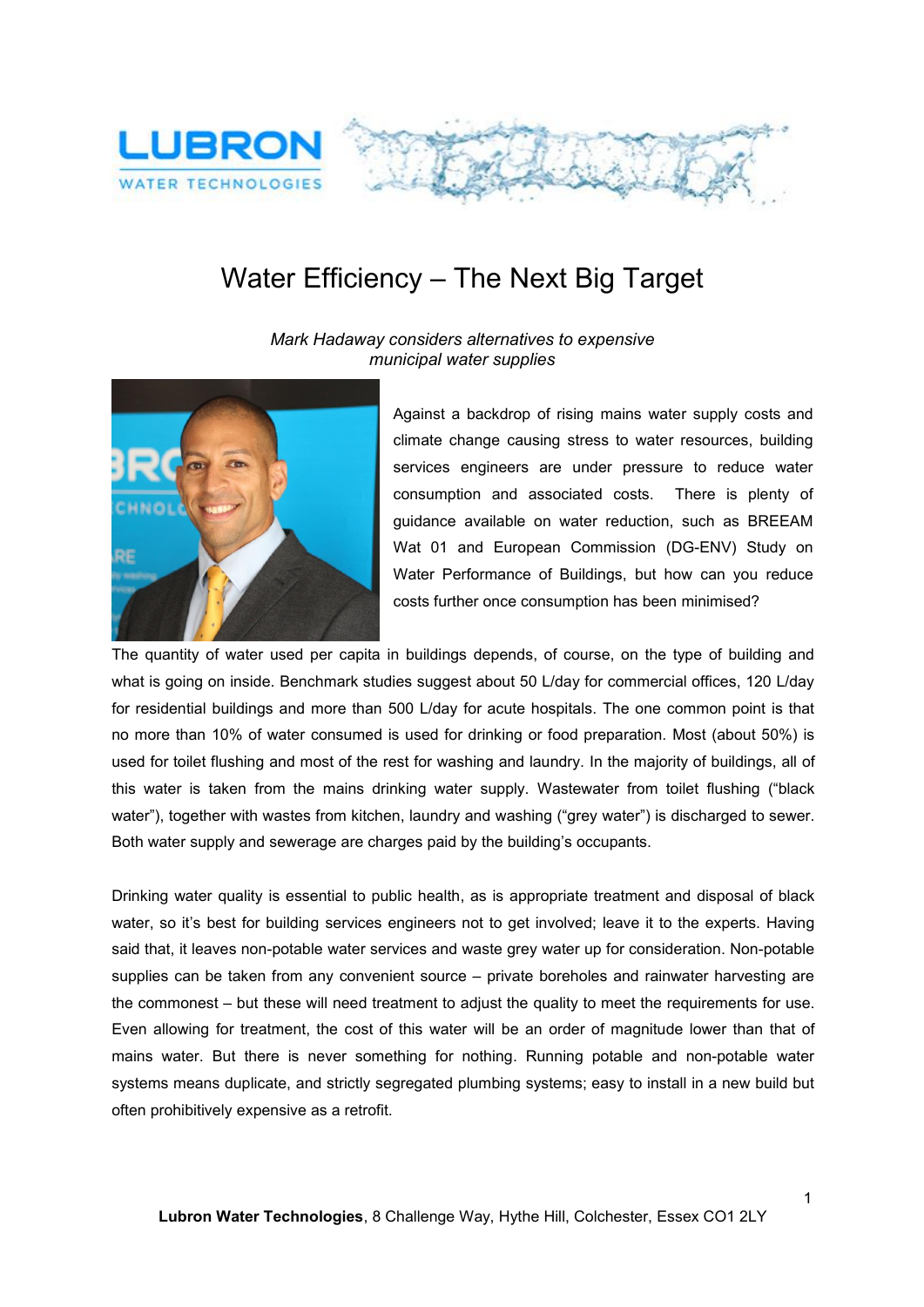Rainwater harvesting is a free source of water; but only when it rains. Climate change has changed the pattern of rainfall resulting in short, high intensity incidents. This means that the design of rainfall capture and storage systems have to be carefully considered to optimise performance. Rainwater is assumed to be of high purity but that depends on where it has fallen and with what it has been in contact. If it falls on roofs it will, inevitably, dissolve avian faecal matter including a variety of coliform bacteria. Runoff from hardstandings collects hydrocarbons and silt particles, not to mention salt from winter de-icing activities. There are, currently, no standards on harvested rainwater quality, but consideration of the application will influence the choice of treatment. In commercial buildings, it can be argued, it is the appearance – colour and clarity – of the water that is most important, and a simple filtration package will usually suffice. However, in a situation like a hospital, where immuno suppressed patients could be exposed to aerosols generated by toilet flushing, microbiological quality will be of paramount importance. In this case, a validated disinfection system will need to be included in the treatment process.

Aside from rainwater, natural waters are an obvious alternative source to mains, subject to the availability of abstraction licences, which are becoming more difficult to obtain. Groundwaters from wells and boreholes are the preferred option because, having been filtered through underground rock strata, they generally require very little treatment. Where treatment is required, the processes used are relatively low in cost and are simple to operate. Iron and manganese, two common problem contaminants which cause discolouration of the water, are easily removed by aeration and/or pressure filtration using a variety of special catalytic filter media. Hardness salts of calcium and magnesium, common in chalk borehole waters, deposit scale on heat exchange surfaces in boilers,

calorifiers and cooling systems and can cause pipework blockage. Scale deposits reduce the efficiency of heat transfer which means increased fuel costs and associated carbon footprint. However, hardness is easily removed by ion exchange softening. Framlingham College in Suffolk is an independent school fortunate enough to have a private borehole. "The borehole is 30m deep",



says Maintenance Manager, Allan Card, "The water is pumped through an iron removal filter to a reservoir and is then pumped into the college building via a softener to supply hot water down services. The treatment system is serviced twice a year and the borehole pump every three years." Neither water filters nor softeners remove microbiological contaminants from water, so disinfection by UV irradiation or chemical dosing, which is less easy to control, will be needed to ensure safety in cold down services, if a *Legionella* assessment identifies a risk.